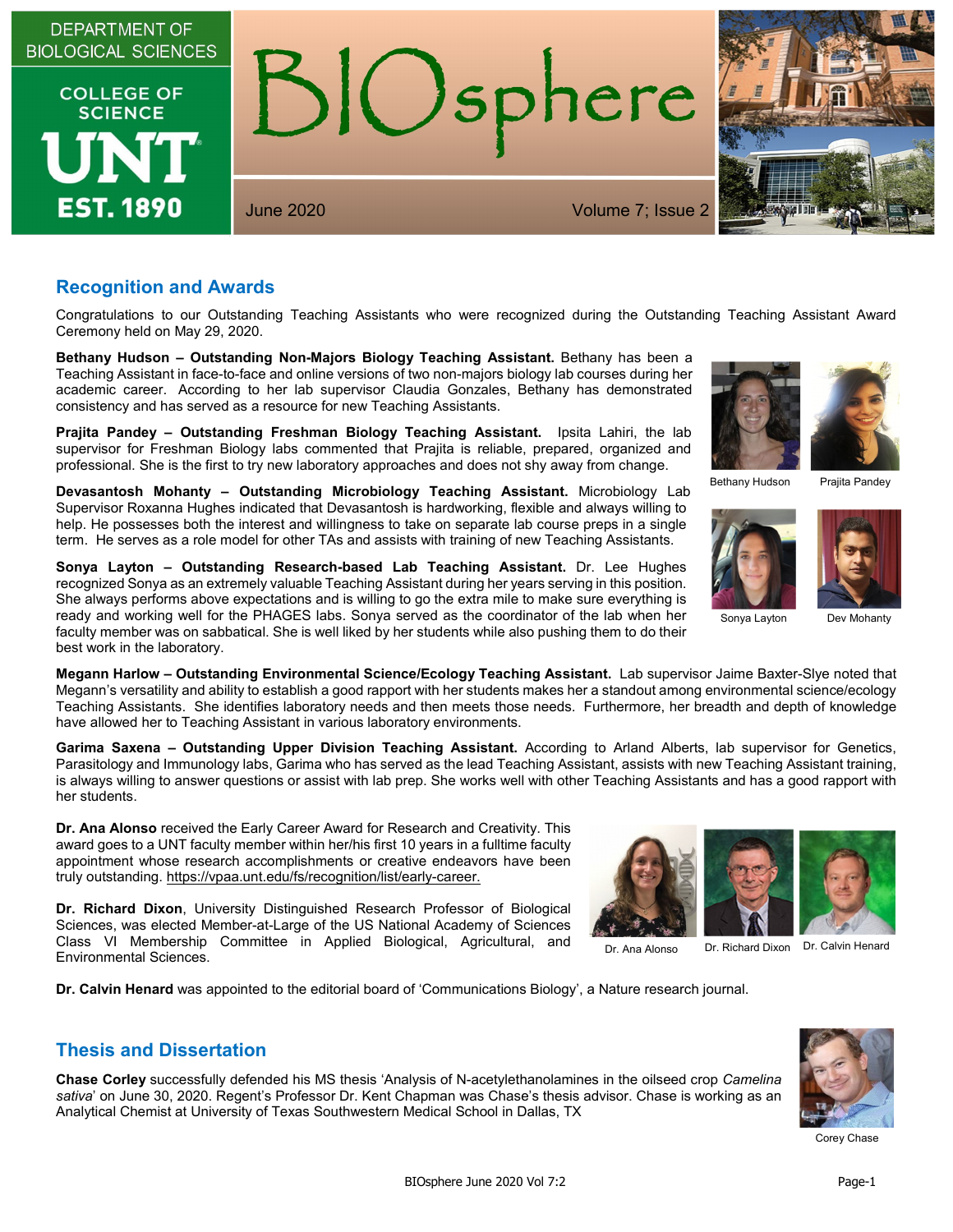# **Staff Appointments**

**Dr. Athanas Guzha** who graduated with a PhD from University of Goettingen, Germany, recently joined Dr. Kent Chapman's Laboratory as a postdoc. His Ph.D. work was on the organizational changes in the plant cell wall in response to microbial infection. Athanas is currently working on a U.S. Department of Energy- funded project led by the Alonso lab at UNT in collaboration with the Chapman lab at UNT and the Grotewold Lab at Michigan State.

**Michelle Vohs** joined the department as Elinor Lichtenberg's lab manager in April 2020. Michelle comes to UNT from the University of Minnesota, where she obtained a BS in Fisheries and Wildlife, and worked as a Research Scientist at the Bee Research Facility. Michelle has experience studying native bees and plants, as well as honey bees.

#### **Alumni News**

**Dr. Jantana Keereetaweep**, former PhD. student in the Dr. Kent Chapman's Laboratory, was selected at the 2020 recipient of the Paul Stumpf Award by the International Symposium on Plant Lipids (ISPL). This award is given to a promising early career scientist for research achievements in the field of plant lipid biochemistry. Jan is currently a post-doctoral scientist in the lab of Dr. John Shanklin at Brookhaven National Laboratory on Long Island, NY. She presented a lecture on her research work at a virtual meeting of the ISPL on July 7, 2020.

## **Extramural Grants and Contracts**

A novel role for actin polymerization in the closure of the ductus arteriosus. National Institutes of Health, PI: Edward M. Dzialowski, \$423,508.

Cotton Biotechnology Center. Cotton Incorporated. PI, Kent Chapman; \$100,000.

Conversion Verification Subject Matter Expert Bioenergy Engineering for Products Synthesis (BEEPS) Zymochem Project. Subcontract: Dr. Calvin Henard, \$17,449.

Developing Resistance to Fusarium Head Blight in Wheat. United States Department of Agriculture. PI: Shah, Jyoti, \$80,256.

Elucidation of CO2-dependent methanotrophy at cellular and ecosystem levels. UNT College of Science Seed Grant. PI: Dr. Calvin Henard, \$10,000.

Engineering Seed Value in Cotton. Cotton Incorporated. PI, Kent Chapman; \$115,000.

Linking ranch management to aquatic ecosystem functioning. Dixon Water Foundation. PI: Hoeinghaus, Co-PI: Roberts. \$135,000 (direct funding), and eligible for an additional \$67,500 in direct matching funds through the Texas Research Incentive Program.

New Research Lab and Teaching Facility at the UNT Water Research Field Station. Private foundation award (donor wishes to remain anonymous). PIs: Roberts, Hoeinghaus and Kennedy, on behalf of the Advanced Environmental Research Institute. \$300,000 (direct funding), and eligible for an additional \$150,000 in direct matching funds through the Texas Research Incentive Program.

# **Patent Filed**

Recombinant WRKY polynucleotides, WRKY modified plants and uses thereof. Inventors: Jyoti Shah, Monika Patel, Vijee Mohan; Application # 16831138.

### **Publications**

Atkinson, S.F., Lake, M.C. (2020) Prioritizing riparian corridors for ecosystem restoration in urbanizing watersheds. PeerJ 8:e8174 https://doi.org/10.7717/peerj.8174.

Aziz, M., Chapman, K.D. (2020) Fatty acid amide hydrolases: An expanded capacity for chemical communication? *Trends in Plant Science* 25 (3), 236-249. https://doi.org/10.1016/j.tplants.2019.11.002.

Briceño, C., D. González-Acuña, S.M. Funk, M.L. Bornscheuer, L.K. Knapp & J.E. Jiménez. 2020. Ear mite, *Otodectes cynotis*, on wild foxes (*Pseudalopex* spp.) in Chile. Journal of Wildlife Diseases 56:105-112. DOI: 10.7589/2018-10-247.

Burnham, K.K., Burnham, J.L., Johnson, J.A., Konkel, B.W., Stephens, J., Badgett, H. (2020) First record of horned puffin in the North Atlantic and tufted puffin in High Arctic Greenland. Polar Research. 39: 4458.

Chowdhury, Z., Mohanty, D., Giri, M.K., Venables, B.J., Chaturvedi, R., Chao, A., Petros, R.A., Shah, J. (2020) Dehydrobabietinal promotes flowering time and plant defense via the autonomous pathway genes *FLOWERING LOCUS D*, *FVE*, and *RELATIVE OF EARLY FLOWERING 6*. Journal of Experimental Botany DOI: 10.1093/jxb/eraa232.



Dr. Athanas Guzha Michelle Vohs

Dr. Jantana Keereetaweep